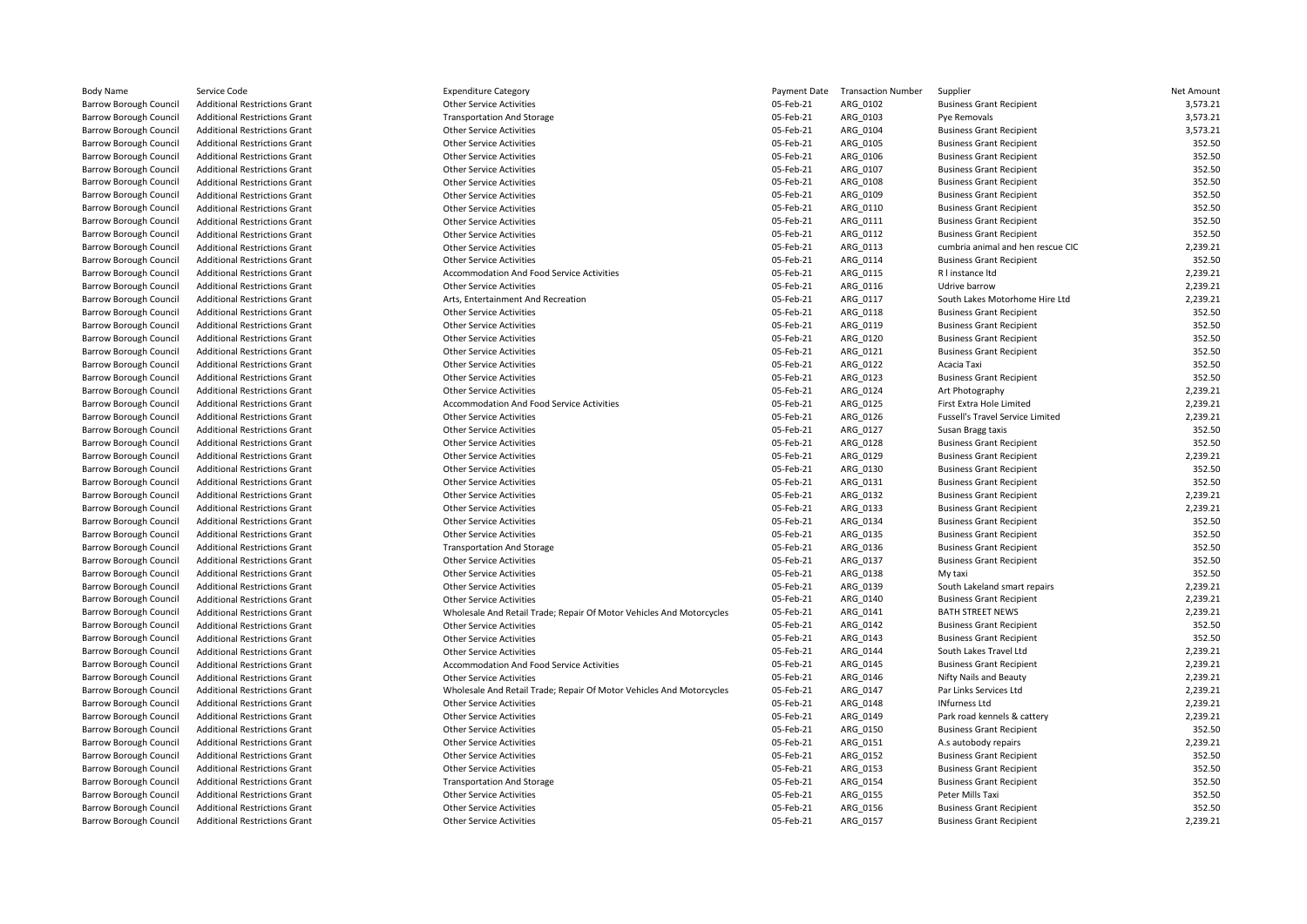| il       | <b>Additional Restrictions Grant</b>                                         |
|----------|------------------------------------------------------------------------------|
| il       | <b>Additional Restrictions Grant</b>                                         |
| il.      | <b>Additional Restrictions Grant</b>                                         |
| il.      | <b>Additional Restrictions Grant</b>                                         |
| ï        | <b>Additional Restrictions Grant</b>                                         |
| il.      | <b>Additional Restrictions Grant</b>                                         |
| il.      | <b>Additional Restrictions Grant</b>                                         |
| ï        | <b>Additional Restrictions Grant</b>                                         |
| ï        | <b>Additional Restrictions Grant</b>                                         |
| il.      | <b>Additional Restrictions Grant</b>                                         |
| il.      | <b>Additional Restrictions Grant</b>                                         |
| ï        | <b>Additional Restrictions Grant</b>                                         |
| il.      | <b>Additional Restrictions Grant</b>                                         |
| ï        | <b>Additional Restrictions Grant</b>                                         |
| il       | <b>Additional Restrictions Grant</b>                                         |
| il.      | <b>Additional Restrictions Grant</b>                                         |
| il.      | <b>Additional Restrictions Grant</b>                                         |
| il.      | <b>Additional Restrictions Grant</b>                                         |
| il.      | <b>Additional Restrictions Grant</b>                                         |
| ï        | <b>Additional Restrictions Grant</b>                                         |
| ï        | <b>Additional Restrictions Grant</b>                                         |
| il.      | <b>Additional Restrictions Grant</b>                                         |
| il       | <b>Additional Restrictions Grant</b>                                         |
| ï        | <b>Additional Restrictions Grant</b>                                         |
| il.      | <b>Additional Restrictions Grant</b>                                         |
| il.      | <b>Additional Restrictions Grant</b>                                         |
| ï        | <b>Additional Restrictions Grant</b>                                         |
| il.      | <b>Additional Restrictions Grant</b>                                         |
| il.      | <b>Additional Restrictions Grant</b>                                         |
| il       | <b>Additional Restrictions Grant</b>                                         |
| ï        | <b>Additional Restrictions Grant</b>                                         |
| il.      | <b>Additional Restrictions Grant</b>                                         |
| il.      | <b>Additional Restrictions Grant</b>                                         |
| il.      | <b>Additional Restrictions Grant</b>                                         |
| il.      | <b>Additional Restrictions Grant</b>                                         |
| il.      | <b>Additional Restrictions Grant</b>                                         |
| il.      | <b>Additional Restrictions Grant</b>                                         |
| il.      | <b>Additional Restrictions Grant</b>                                         |
| ï        | <b>Additional Restrictions Grant</b>                                         |
| ï        | <b>Additional Restrictions Grant</b>                                         |
| il.      | <b>Additional Restrictions Grant</b>                                         |
| il.      | <b>Additional Restrictions Grant</b>                                         |
| ï        | <b>Additional Restrictions Grant</b>                                         |
| il.      | <b>Additional Restrictions Grant</b>                                         |
| il.      | <b>Additional Restrictions Grant</b>                                         |
| il       | <b>Additional Restrictions Grant</b>                                         |
| ï<br>il. | <b>Additional Restrictions Grant</b>                                         |
|          | <b>Additional Restrictions Grant</b>                                         |
| il       | <b>Additional Restrictions Grant</b>                                         |
| ï<br>il. | <b>Additional Restrictions Grant</b>                                         |
| il.      | <b>Additional Restrictions Grant</b><br><b>Additional Restrictions Grant</b> |
| il.      | <b>Additional Restrictions Grant</b>                                         |
| il       | <b>Additional Restrictions Grant</b>                                         |
| il       | <b>Additional Restrictions Grant</b>                                         |
| il       | <b>Additional Restrictions Grant</b>                                         |
| ä        | Additional Doctrictions Cr                                                   |

| <b>Barrow Borough Council</b> | <b>Additional Restrictions Grant</b>                                         | <b>Other Service Activities</b>                                      | 05-Feb-21 | ARG 0158 | Anthony Roberts Training                          | 2,239.21 |
|-------------------------------|------------------------------------------------------------------------------|----------------------------------------------------------------------|-----------|----------|---------------------------------------------------|----------|
| Barrow Borough Council        | <b>Additional Restrictions Grant</b>                                         | Accommodation And Food Service Activities                            | 05-Feb-21 | ARG_0159 | <b>Business Grant Recipient</b>                   | 2,239.21 |
| <b>Barrow Borough Council</b> | <b>Additional Restrictions Grant</b>                                         | <b>Other Service Activities</b>                                      | 05-Feb-21 | ARG 0160 | Tudor car services Itd                            | 2,239.21 |
| Barrow Borough Council        | <b>Additional Restrictions Grant</b>                                         | <b>Other Service Activities</b>                                      | 05-Feb-21 | ARG_0161 | <b>Business Grant Recipient</b>                   | 2,239.21 |
| Barrow Borough Council        | <b>Additional Restrictions Grant</b>                                         | <b>Other Service Activities</b>                                      | 05-Feb-21 | ARG 0162 | <b>Business Grant Recipient</b>                   | 352.50   |
| Barrow Borough Council        | <b>Additional Restrictions Grant</b>                                         | <b>Other Service Activities</b>                                      | 05-Feb-21 | ARG_0163 | Gaz Cargan Itd                                    | 2,239.21 |
| Barrow Borough Council        | <b>Additional Restrictions Grant</b>                                         | Arts, Entertainment And Recreation                                   | 05-Feb-21 | ARG 0164 | Furness Broadcast Media Ltd. (CIC)                | 2,239.21 |
| <b>Barrow Borough Council</b> | <b>Additional Restrictions Grant</b>                                         | <b>Other Service Activities</b>                                      | 05-Feb-21 | ARG 0165 | <b>Business Grant Recipient</b>                   | 2.239.21 |
| Barrow Borough Council        | <b>Additional Restrictions Grant</b>                                         | <b>Other Service Activities</b>                                      | 05-Feb-21 | ARG_0166 | <b>Business Grant Recipient</b>                   | 352.50   |
| <b>Barrow Borough Council</b> | <b>Additional Restrictions Grant</b>                                         | Wholesale And Retail Trade; Repair Of Motor Vehicles And Motorcycles | 05-Feb-21 | ARG 0167 | the corner shop                                   | 2,239.21 |
| Barrow Borough Council        | <b>Additional Restrictions Grant</b>                                         | Wholesale And Retail Trade; Repair Of Motor Vehicles And Motorcycles | 05-Feb-21 | ARG 0168 | <b>Business Grant Recipient</b>                   | 2,239.21 |
| <b>Barrow Borough Council</b> | <b>Additional Restrictions Grant</b>                                         | <b>Other Service Activities</b>                                      | 05-Feb-21 | ARG 0169 | <b>Sitting Pretty</b>                             | 2,239.21 |
| Barrow Borough Council        | <b>Additional Restrictions Grant</b>                                         | Wholesale And Retail Trade; Repair Of Motor Vehicles And Motorcycles | 05-Feb-21 | ARG_0170 | Cumbria Commercial Kitchens Limited               | 2,239.21 |
| Barrow Borough Council        | <b>Additional Restrictions Grant</b>                                         | <b>Other Service Activities</b>                                      | 05-Feb-21 | ARG 0171 | Advanced Digital Media Ltd                        | 2,239.21 |
| Barrow Borough Council        |                                                                              |                                                                      | 05-Feb-21 | ARG 0172 | Beauty by Natasha                                 | 2,239.21 |
| <b>Barrow Borough Council</b> | <b>Additional Restrictions Grant</b><br><b>Additional Restrictions Grant</b> | Other Service Activities<br><b>Other Service Activities</b>          | 05-Feb-21 | ARG 0173 | <b>Business Grant Recipient</b>                   | 2,239.21 |
|                               |                                                                              |                                                                      |           |          |                                                   |          |
| Barrow Borough Council        | <b>Additional Restrictions Grant</b>                                         | <b>Other Service Activities</b>                                      | 05-Feb-21 | ARG_0174 | <b>Business Grant Recipient</b>                   | 2,239.21 |
| Barrow Borough Council        | <b>Additional Restrictions Grant</b>                                         | Information And Communication                                        | 05-Feb-21 | ARG 0175 | Top Level Domains Ltd                             | 2,239.21 |
| Barrow Borough Council        | <b>Additional Restrictions Grant</b>                                         | <b>Other Service Activities</b>                                      | 05-Feb-21 | ARG_0176 | Caroline arnold sports therapy and Pilates clinic | 2,239.21 |
| <b>Barrow Borough Council</b> | <b>Additional Restrictions Grant</b>                                         | <b>Real Estate Activities</b>                                        | 05-Feb-21 | ARG 0177 | south lakes lettings                              | 2,239.21 |
| Barrow Borough Council        | <b>Additional Restrictions Grant</b>                                         | <b>Other Service Activities</b>                                      | 05-Feb-21 | ARG_0178 | <b>BARROW &amp; DISTRICT CAR REPAIRS</b>          | 2,239.21 |
| Barrow Borough Council        | <b>Additional Restrictions Grant</b>                                         | <b>Other Service Activities</b>                                      | 05-Feb-21 | ARG 0179 | Gwazi                                             | 2,239.21 |
| <b>Barrow Borough Council</b> | <b>Additional Restrictions Grant</b>                                         | <b>Transportation And Storage</b>                                    | 05-Feb-21 | ARG_0180 | 24/7 Barrow Limited                               | 352.50   |
| Barrow Borough Council        | <b>Additional Restrictions Grant</b>                                         | Accommodation And Food Service Activities                            | 05-Feb-21 | ARG 0181 | Barrow-Rooms2Let                                  | 2,239.21 |
| <b>Barrow Borough Council</b> | <b>Additional Restrictions Grant</b>                                         | <b>Other Service Activities</b>                                      | 05-Feb-21 | ARG 0182 | <b>Topgear Driver Training Itd</b>                | 3,357.14 |
| Barrow Borough Council        | <b>Additional Restrictions Grant</b>                                         | <b>Other Service Activities</b>                                      | 05-Feb-21 | ARG_0183 | Nicola Barnes Driving Instructor                  | 2,239.21 |
| <b>Barrow Borough Council</b> | <b>Additional Restrictions Grant</b>                                         | Accommodation And Food Service Activities                            | 05-Feb-21 | ARG 0184 | Pavilion cafe (barrow)                            | 2,239.21 |
| Barrow Borough Council        | <b>Additional Restrictions Grant</b>                                         | <b>Other Service Activities</b>                                      | 05-Feb-21 | ARG 0185 | Caroline Hodgson Itd                              | 2,239.21 |
| <b>Barrow Borough Council</b> | <b>Additional Restrictions Grant</b>                                         | <b>Transportation And Storage</b>                                    | 05-Feb-21 | ARG 0186 | <b>Business Grant Recipient</b>                   | 352.50   |
| Barrow Borough Council        | <b>Additional Restrictions Grant</b>                                         | <b>Other Service Activities</b>                                      | 05-Feb-21 | ARG_0187 | Psychotherapy Solutions UK LTD                    | 2,239.21 |
| Barrow Borough Council        | <b>Additional Restrictions Grant</b>                                         | Construction                                                         | 05-Feb-21 | ARG 0188 | <b>G.E.L Tiling Solutions UK LTD</b>              | 2,239.21 |
| Barrow Borough Council        | <b>Additional Restrictions Grant</b>                                         | <b>Other Service Activities</b>                                      | 05-Feb-21 | ARG 0189 | <b>Business Grant Recipient</b>                   | 352.50   |
| <b>Barrow Borough Council</b> | <b>Additional Restrictions Grant</b>                                         | <b>Other Service Activities</b>                                      | 05-Feb-21 | ARG 0190 | Beauty and colonics at 58                         | 2,239.21 |
| Barrow Borough Council        | <b>Additional Restrictions Grant</b>                                         | <b>Other Service Activities</b>                                      | 05-Feb-21 | ARG_0191 | Ella woods hair extensions                        | 2,239.21 |
| Barrow Borough Council        | <b>Additional Restrictions Grant</b>                                         | <b>Other Service Activities</b>                                      | 05-Feb-21 | ARG 0192 | Leanne's Nails                                    | 2,239.21 |
| <b>Barrow Borough Council</b> | <b>Additional Restrictions Grant</b>                                         | <b>Other Service Activities</b>                                      | 05-Feb-21 | ARG_0193 | <b>Business Grant Recipient</b>                   | 352.50   |
| <b>Barrow Borough Council</b> | <b>Additional Restrictions Grant</b>                                         | Administrative And Support Service Activities                        | 05-Feb-21 | ARG 0194 | Smeaton & Holmes Ltd                              | 2,239.21 |
| Barrow Borough Council        | <b>Additional Restrictions Grant</b>                                         | Other Service Activities                                             | 05-Feb-21 | ARG_0195 | <b>Bella Nails and Beauty</b>                     | 2,239.21 |
| Barrow Borough Council        | <b>Additional Restrictions Grant</b>                                         | Other Service Activities                                             | 05-Feb-21 | ARG 0196 | <b>Business Grant Recipient</b>                   | 2,239.21 |
| <b>Barrow Borough Council</b> | <b>Additional Restrictions Grant</b>                                         | <b>Other Service Activities</b>                                      | 05-Feb-21 | ARG 0197 | <b>Business Grant Recipient</b>                   | 2,239.21 |
| Barrow Borough Council        | <b>Additional Restrictions Grant</b>                                         | Other Service Activities                                             | 05-Feb-21 | ARG 0198 | Geoff's School of Motoring                        | 2,239.21 |
| <b>Barrow Borough Council</b> | <b>Additional Restrictions Grant</b>                                         | <b>Transportation And Storage</b>                                    | 05-Feb-21 | ARG 0199 | <b>Business Grant Recipient</b>                   | 352.50   |
| Barrow Borough Council        | <b>Additional Restrictions Grant</b>                                         | <b>Other Service Activities</b>                                      | 05-Feb-21 | ARG_0200 | <b>Business Grant Recipient</b>                   | 2,239.21 |
| Barrow Borough Council        | <b>Additional Restrictions Grant</b>                                         | <b>Other Service Activities</b>                                      | 05-Feb-21 | ARG 0201 | westcoast catering and laundry services ltd       | 2,239.21 |
| Barrow Borough Council        | <b>Additional Restrictions Grant</b>                                         | Accommodation And Food Service Activities                            | 05-Feb-21 | ARG 0202 | Sanctuary Guesthouse                              | 2,239.21 |
| <b>Barrow Borough Council</b> | <b>Additional Restrictions Grant</b>                                         | <b>Other Service Activities</b>                                      | 05-Feb-21 | ARG 0203 | <b>Business Grant Recipient</b>                   | 2,239.21 |
| Barrow Borough Council        | <b>Additional Restrictions Grant</b>                                         | Other Service Activities                                             | 05-Feb-21 | ARG_0204 | <b>Business Grant Recipient</b>                   | 2,239.21 |
| Barrow Borough Council        | <b>Additional Restrictions Grant</b>                                         | Arts, Entertainment And Recreation                                   | 05-Feb-21 | ARG 0205 | Little Rebels                                     | 3,573.21 |
| Barrow Borough Council        | <b>Additional Restrictions Grant</b>                                         | Other Service Activities                                             | 05-Feb-21 | ARG 0206 | <b>Business Grant Recipient</b>                   | 3,573.21 |
| Barrow Borough Council        | <b>Additional Restrictions Grant</b>                                         | Construction                                                         | 05-Feb-21 | ARG 0207 | Brows and lashes by jen limited                   | 3,573.21 |
| Barrow Borough Council        | <b>Additional Restrictions Grant</b>                                         | Other Service Activities                                             | 05-Feb-21 | ARG_0208 | Beauty By Rosie                                   | 3,573.21 |
| Barrow Borough Council        | <b>Additional Restrictions Grant</b>                                         | Accommodation And Food Service Activities                            | 05-Feb-21 | ARG_0209 | High Tide Cafe                                    | 3,573.21 |
| Barrow Borough Council        | <b>Additional Restrictions Grant</b>                                         | <b>Other Service Activities</b>                                      | 05-Feb-21 | ARG 0210 | <b>Business Grant Recipient</b>                   | 562.50   |
| Barrow Borough Council        | <b>Additional Restrictions Grant</b>                                         | <b>Other Service Activities</b>                                      | 05-Feb-21 | ARG 0211 | <b>Business Grant Recipient</b>                   | 562.50   |
| Barrow Borough Council        | <b>Additional Restrictions Grant</b>                                         | <b>Other Service Activities</b>                                      | 05-Feb-21 | ARG 0212 | <b>Business Grant Recipient</b>                   | 3,573.21 |
|                               | <b>Additional Restrictions Grant</b>                                         | <b>Other Service Activities</b>                                      | 05-Feb-21 | ARG 0213 | Skills Shop Ltd                                   | 3,573.21 |
| Barrow Borough Council        |                                                                              |                                                                      | 05-Feb-21 |          | <b>TAIDESCO</b>                                   |          |
| <b>Barrow Borough Council</b> | <b>Additional Restrictions Grant</b>                                         | Construction                                                         |           | ARG 0214 |                                                   | 3,573.21 |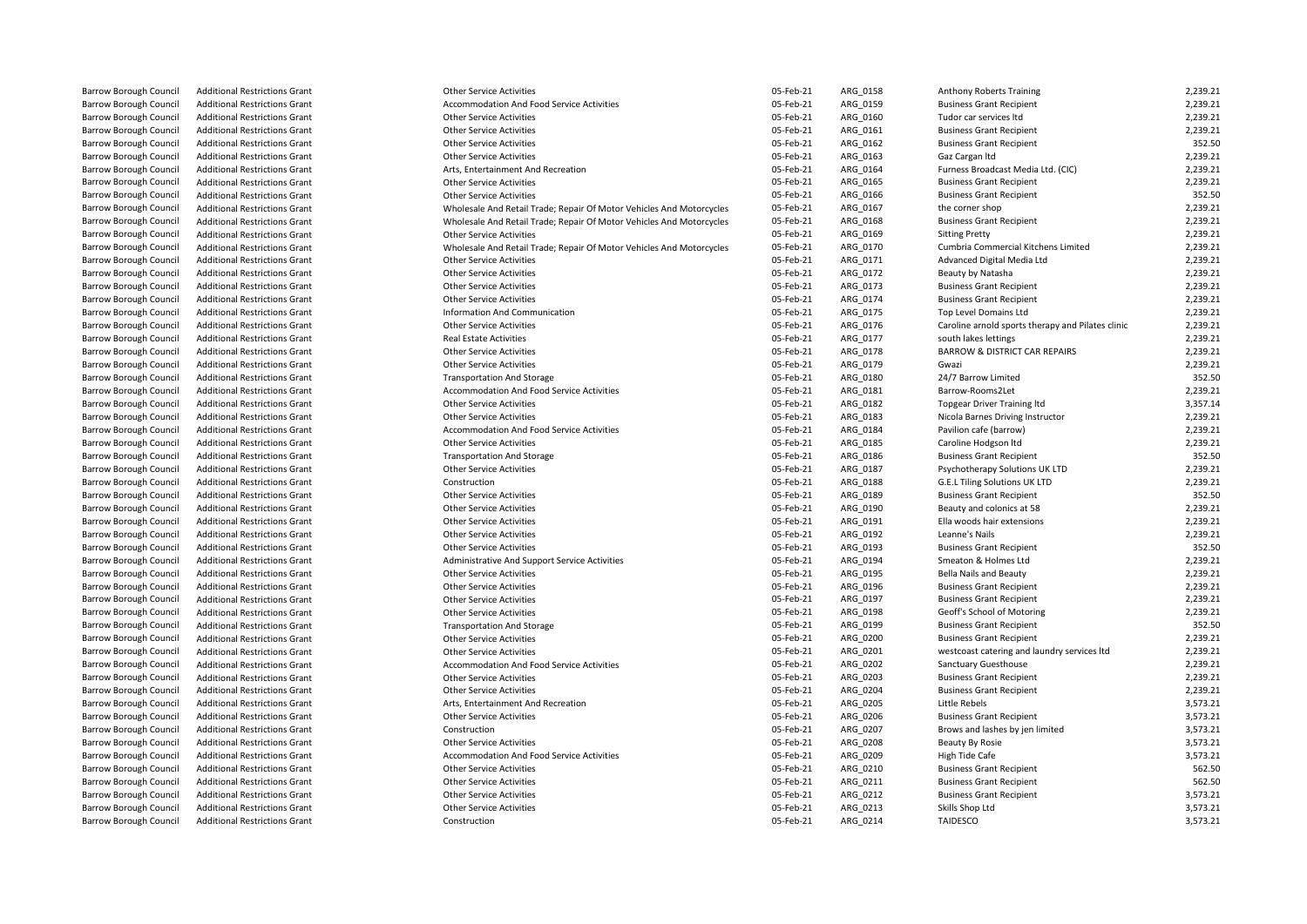| Barrow Borough Council        | <b>Additional Restrictions Grant</b> | Other Service Activities                                             | 05-Feb-21 | ARG_0215 | <b>Business Grant Recipient</b> | 562.50   |
|-------------------------------|--------------------------------------|----------------------------------------------------------------------|-----------|----------|---------------------------------|----------|
| <b>Barrow Borough Council</b> | <b>Additional Restrictions Grant</b> | <b>Other Service Activities</b>                                      | 05-Feb-21 | ARG 0216 | <b>Business Grant Recipient</b> | 562.50   |
| Barrow Borough Council        | <b>Additional Restrictions Grant</b> | <b>Other Service Activities</b>                                      | 05-Feb-21 | ARG 0217 | <b>Business Grant Recipient</b> | 562.50   |
| Barrow Borough Council        | <b>Additional Restrictions Grant</b> | <b>Other Service Activities</b>                                      | 05-Feb-21 | ARG_0218 | <b>Business Grant Recipient</b> | 562.50   |
| Barrow Borough Council        | <b>Additional Restrictions Grant</b> | <b>Other Service Activities</b>                                      | 05-Feb-21 | ARG 0219 | <b>Business Grant Recipient</b> | 562.50   |
| Barrow Borough Council        | <b>Additional Restrictions Grant</b> | Other Service Activities                                             | 05-Feb-21 | ARG 0220 | <b>Coastal Taxis</b>            | 562.50   |
| <b>Barrow Borough Council</b> | <b>Additional Restrictions Grant</b> | <b>Other Service Activities</b>                                      | 05-Feb-21 | ARG 0221 | <b>Business Grant Recipient</b> | 562.50   |
| Barrow Borough Council        | <b>Additional Restrictions Grant</b> | <b>Other Service Activities</b>                                      | 05-Feb-21 | ARG_0222 | <b>Business Grant Recipient</b> | 562.50   |
| Barrow Borough Council        | <b>Additional Restrictions Grant</b> | <b>Other Service Activities</b>                                      | 05-Feb-21 | ARG_0223 | <b>Business Grant Recipient</b> | 3,573.21 |
| Barrow Borough Council        | <b>Additional Restrictions Grant</b> | <b>Other Service Activities</b>                                      | 05-Feb-21 | ARG 0224 | <b>Business Grant Recipient</b> | 562.50   |
| Barrow Borough Council        | <b>Additional Restrictions Grant</b> | <b>Other Service Activities</b>                                      | 05-Feb-21 | ARG 0225 | <b>Business Grant Recipient</b> | 562.50   |
| <b>Barrow Borough Council</b> | <b>Additional Restrictions Grant</b> | <b>Other Service Activities</b>                                      | 05-Feb-21 | ARG 0226 | <b>Business Grant Recipient</b> | 562.50   |
| Barrow Borough Council        | <b>Additional Restrictions Grant</b> | Other Service Activities                                             | 05-Feb-21 | ARG_0227 | <b>Business Grant Recipient</b> | 562.50   |
| Barrow Borough Council        | <b>Additional Restrictions Grant</b> | <b>Other Service Activities</b>                                      | 05-Feb-21 | ARG 0228 | <b>Business Grant Recipient</b> | 562.50   |
| Barrow Borough Council        | <b>Additional Restrictions Grant</b> | <b>Other Service Activities</b>                                      | 05-Feb-21 | ARG 0229 | <b>Business Grant Recipient</b> | 562.50   |
| Barrow Borough Council        | <b>Additional Restrictions Grant</b> | <b>Other Service Activities</b>                                      | 05-Feb-21 | ARG_0230 | <b>Business Grant Recipient</b> | 562.50   |
| Barrow Borough Council        | <b>Additional Restrictions Grant</b> | <b>Other Service Activities</b>                                      | 05-Feb-21 | ARG 0231 | <b>Business Grant Recipient</b> | 2,239.21 |
| Barrow Borough Council        | <b>Additional Restrictions Grant</b> | <b>Other Service Activities</b>                                      | 11-Feb-21 | ARG 0232 | <b>Furness Aesthetics</b>       | 3,573.21 |
| Barrow Borough Council        | <b>Additional Restrictions Grant</b> | Accommodation And Food Service Activities                            | 11-Feb-21 | ARG_0233 | Millwood Lodge                  | 3,573.21 |
| Barrow Borough Council        | <b>Additional Restrictions Grant</b> | <b>Other Service Activities</b>                                      | 11-Feb-21 | ARG_0234 | <b>Business Grant Recipient</b> | 3,573.21 |
| Barrow Borough Council        | <b>Additional Restrictions Grant</b> | <b>Other Service Activities</b>                                      | 11-Feb-21 | ARG 0235 | <b>Business Grant Recipient</b> | 3,573.21 |
| <b>Barrow Borough Council</b> | <b>Additional Restrictions Grant</b> | Construction                                                         | 11-Feb-21 | ARG 0236 | AMPM                            | 3,573.21 |
| Barrow Borough Council        | <b>Additional Restrictions Grant</b> | <b>Other Service Activities</b>                                      | 11-Feb-21 | ARG_0237 | <b>Business Grant Recipient</b> | 562.50   |
| Barrow Borough Council        | <b>Additional Restrictions Grant</b> | <b>Other Service Activities</b>                                      | 11-Feb-21 | ARG_0238 | Neil McDougall Ltd              | 3,573.21 |
| Barrow Borough Council        | <b>Additional Restrictions Grant</b> | Professional, Scientific And Technical Activities                    | 11-Feb-21 | ARG_0239 | <b>Business Grant Recipient</b> | 3,573.21 |
| Barrow Borough Council        | <b>Additional Restrictions Grant</b> | <b>Other Service Activities</b>                                      | 11-Feb-21 | ARG 0240 | <b>Business Grant Recipient</b> | 3,573.21 |
| <b>Barrow Borough Council</b> | <b>Additional Restrictions Grant</b> | Wholesale And Retail Trade; Repair Of Motor Vehicles And Motorcycles | 11-Feb-21 | ARG 0241 | Ormsgill off licence Itd        | 5,357.14 |
| Barrow Borough Council        | <b>Additional Restrictions Grant</b> | Arts, Entertainment And Recreation                                   | 11-Feb-21 | ARG_0242 | Wyllie Ltd                      | 3,573.21 |
| Barrow Borough Council        | <b>Additional Restrictions Grant</b> | <b>Other Service Activities</b>                                      | 11-Feb-21 | ARG_0243 | <b>Business Grant Recipient</b> | 3,573.21 |
| Barrow Borough Council        | <b>Additional Restrictions Grant</b> | <b>Other Service Activities</b>                                      | 11-Feb-21 | ARG 0244 | <b>Business Grant Recipient</b> | 3,573.21 |
| Barrow Borough Council        | <b>Additional Restrictions Grant</b> | <b>Other Service Activities</b>                                      | 11-Feb-21 | ARG 0245 | <b>Business Grant Recipient</b> | 3,573.21 |
| <b>Barrow Borough Council</b> | <b>Additional Restrictions Grant</b> | <b>Other Service Activities</b>                                      | 11-Feb-21 | ARG 0246 | <b>Business Grant Recipient</b> | 3,573.21 |
| Barrow Borough Council        | <b>Additional Restrictions Grant</b> | <b>Other Service Activities</b>                                      | 11-Feb-21 | ARG_0247 | <b>Business Grant Recipient</b> | 3,573.21 |
| <b>Barrow Borough Council</b> | <b>Additional Restrictions Grant</b> | Information And Communication                                        | 11-Feb-21 | ARG 0248 | S c global marketing limited    | 3,573.21 |
| <b>Barrow Borough Council</b> | <b>Additional Restrictions Grant</b> | <b>Other Service Activities</b>                                      | 11-Feb-21 | ARG_0249 | <b>LMR Creative Ltd</b>         | 3,573.21 |
| Barrow Borough Council        | <b>Additional Restrictions Grant</b> | <b>Other Service Activities</b>                                      | 11-Feb-21 | ARG_0250 | Canderson Ltd                   | 3,573.21 |
| <b>Barrow Borough Council</b> | <b>Additional Restrictions Grant</b> | Arts, Entertainment And Recreation                                   | 11-Feb-21 | ARG 0251 | <b>Business Grant Recipient</b> | 3,573.21 |
| Barrow Borough Council        | <b>Additional Restrictions Grant</b> | <b>Other Service Activities</b>                                      | 11-Feb-21 | ARG_0252 | <b>Business Grant Recipient</b> | 3,573.21 |
| <b>Barrow Borough Council</b> | <b>Additional Restrictions Grant</b> | Wholesale And Retail Trade; Repair Of Motor Vehicles And Motorcycles | 11-Feb-21 | ARG_0253 | <b>Business Grant Recipient</b> | 3,573.21 |
| <b>Barrow Borough Council</b> | <b>Additional Restrictions Grant</b> | <b>Other Service Activities</b>                                      | 11-Feb-21 | ARG_0254 | <b>Business Grant Recipient</b> | 562.50   |
| Barrow Borough Council        | <b>Additional Restrictions Grant</b> | Wholesale And Retail Trade; Repair Of Motor Vehicles And Motorcycles | 11-Feb-21 | ARG_0255 | Brian Clarke LTD                | 3,573.21 |
| Barrow Borough Council        | <b>Additional Restrictions Grant</b> | <b>Transportation And Storage</b>                                    | 11-Feb-21 | ARG 0256 | 24/7 Barrow Ltd                 | 3,573.21 |
| Barrow Borough Council        | <b>Additional Restrictions Grant</b> | <b>Other Service Activities</b>                                      | 11-Feb-21 | ARG_0257 | Nailsbylisathompson             | 3,573.21 |
| Barrow Borough Council        | <b>Additional Restrictions Grant</b> | <b>Other Service Activities</b>                                      | 11-Feb-21 | ARG_0258 | <b>Business Grant Recipient</b> | 3,573.21 |
| Barrow Borough Council        | <b>Additional Restrictions Grant</b> | <b>Other Service Activities</b>                                      | 11-Feb-21 | ARG_0259 | Hair by Amy Moncrief            | 3,573.21 |
| <b>Barrow Borough Council</b> | <b>Additional Restrictions Grant</b> | <b>Other Service Activities</b>                                      | 11-Feb-21 | ARG 0260 | <b>Business Grant Recipient</b> | 3,573.21 |
| Barrow Borough Council        | <b>Additional Restrictions Grant</b> | <b>Other Service Activities</b>                                      | 11-Feb-21 | ARG 0261 | <b>Business Grant Recipient</b> | 3,573.21 |
| Barrow Borough Council        | <b>Additional Restrictions Grant</b> | <b>Other Service Activities</b>                                      | 11-Feb-21 | ARG_0262 | <b>Business Grant Recipient</b> | 562.50   |
| Barrow Borough Council        | <b>Additional Restrictions Grant</b> | <b>Other Service Activities</b>                                      | 11-Feb-21 | ARG 0263 | <b>Business Grant Recipient</b> | 562.50   |
| Barrow Borough Council        | <b>Additional Restrictions Grant</b> | <b>Other Service Activities</b>                                      | 11-Feb-21 | ARG_0264 | Acacia Taxis                    | 562.50   |
| Barrow Borough Council        | <b>Additional Restrictions Grant</b> | <b>Other Service Activities</b>                                      | 11-Feb-21 | ARG_0265 | <b>Business Grant Recipient</b> | 562.50   |
| <b>Barrow Borough Council</b> | <b>Additional Restrictions Grant</b> | <b>Transportation And Storage</b>                                    | 11-Feb-21 | ARG 0266 | <b>Business Grant Recipient</b> | 562.50   |
| <b>Barrow Borough Council</b> | <b>Additional Restrictions Grant</b> | <b>Other Service Activities</b>                                      | 11-Feb-21 | ARG_0267 | <b>Business Grant Recipient</b> | 562.50   |
| <b>Barrow Borough Council</b> | <b>Additional Restrictions Grant</b> | <b>Other Service Activities</b>                                      | 11-Feb-21 | ARG 0268 | <b>Business Grant Recipient</b> | 562.50   |
| <b>Barrow Borough Council</b> | <b>Additional Restrictions Grant</b> | <b>Other Service Activities</b>                                      | 11-Feb-21 | ARG_0269 | <b>Business Grant Recipient</b> | 562.50   |
| Barrow Borough Council        | <b>Additional Restrictions Grant</b> | <b>Other Service Activities</b>                                      | 18-Feb-21 | ARG 0270 | DEFINITION hair nails & beauy   | 3,573.21 |
| <b>Barrow Borough Council</b> | <b>Additional Restrictions Grant</b> | <b>Other Service Activities</b>                                      | 18-Feb-21 | ARG 0271 | <b>Business Grant Recipient</b> | 562.50   |
|                               |                                      |                                                                      |           |          |                                 |          |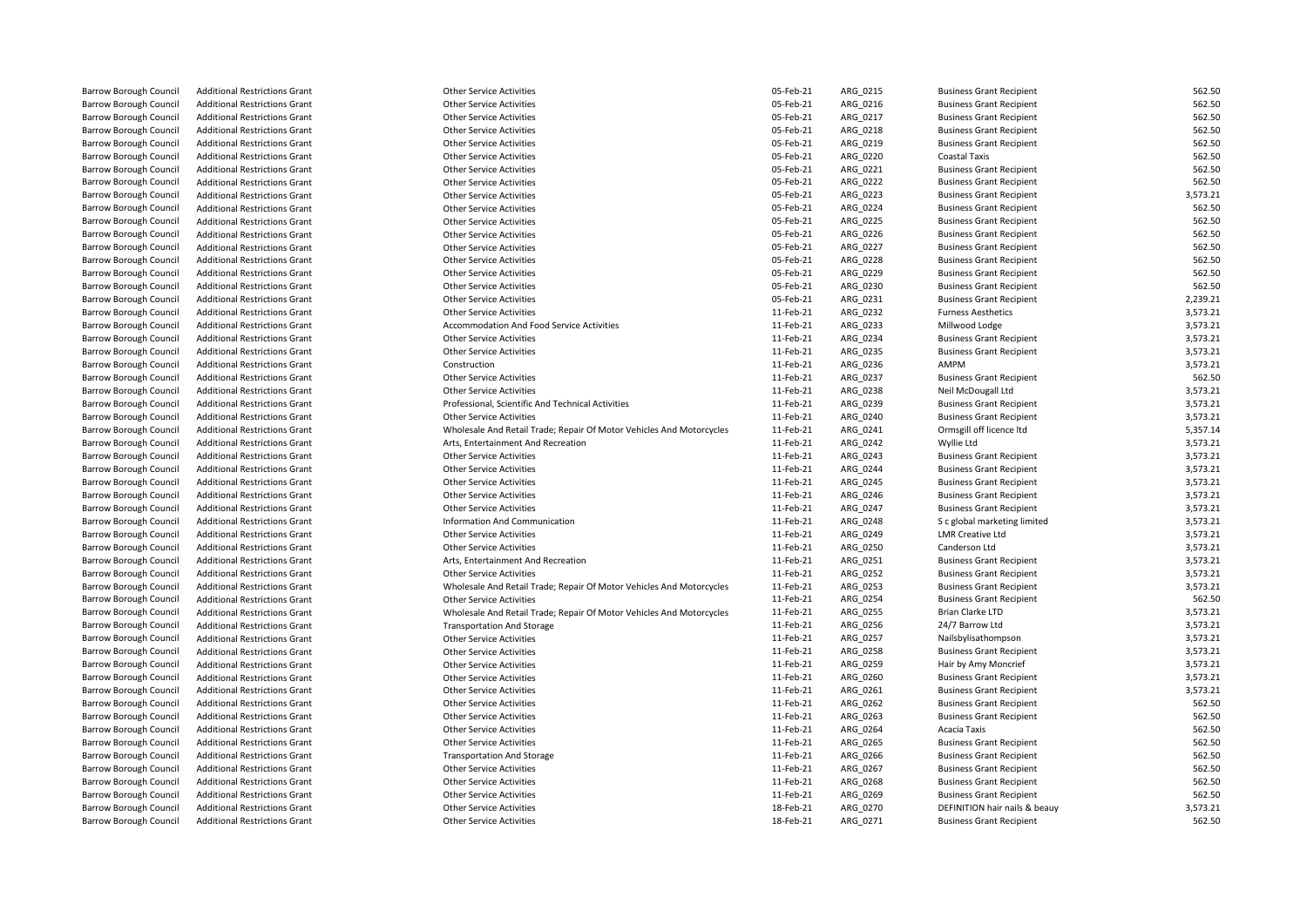| <b>Barrow Borough Council</b> | <b>Additional Restrictions Grant</b> | Wholesale And Retail Trade; Repair Of Motor Vehicles And Motorcycles | 18-Feb-21 | ARG_0272 | Stampywampydoodah                                | 3,573.21 |
|-------------------------------|--------------------------------------|----------------------------------------------------------------------|-----------|----------|--------------------------------------------------|----------|
| <b>Barrow Borough Council</b> | <b>Additional Restrictions Grant</b> | <b>Other Service Activities</b>                                      | 18-Feb-21 | ARG 0273 | Schneider Road Car Sales                         | 3,573.21 |
| <b>Barrow Borough Council</b> | <b>Additional Restrictions Grant</b> | <b>Other Service Activities</b>                                      | 18-Feb-21 | ARG_0274 | <b>Business Grant Recipient</b>                  | 562.50   |
| <b>Barrow Borough Council</b> | <b>Additional Restrictions Grant</b> | <b>Other Service Activities</b>                                      | 18-Feb-21 | ARG_0275 | Petes fruit and veg                              | 3,573.21 |
| <b>Barrow Borough Council</b> | <b>Additional Restrictions Grant</b> | Accommodation And Food Service Activities                            | 18-Feb-21 | ARG 0276 | Matties Fish and Chips                           | 3,573.21 |
| <b>Barrow Borough Council</b> | <b>Additional Restrictions Grant</b> | <b>Other Service Activities</b>                                      | 18-Feb-21 | ARG 0277 | Little Simon's Marketplace                       | 3,573.21 |
| <b>Barrow Borough Council</b> | <b>Additional Restrictions Grant</b> | <b>Other Service Activities</b>                                      | 18-Feb-21 | ARG_0278 | <b>KS Musicals</b>                               | 3,573.21 |
| <b>Barrow Borough Council</b> | <b>Additional Restrictions Grant</b> | <b>Other Service Activities</b>                                      | 18-Feb-21 | ARG_0279 | <b>Sharples Estate Agents</b>                    | 3,573.21 |
| <b>Barrow Borough Council</b> | <b>Additional Restrictions Grant</b> | <b>Other Service Activities</b>                                      | 18-Feb-21 | ARG 0280 | <b>Business Grant Recipient</b>                  | 3,573.21 |
| <b>Barrow Borough Council</b> | <b>Additional Restrictions Grant</b> | <b>Other Service Activities</b>                                      | 18-Feb-21 | ARG 0281 | <b>Business Grant Recipient</b>                  | 562.50   |
| <b>Barrow Borough Council</b> | <b>Additional Restrictions Grant</b> | Construction                                                         | 18-Feb-21 | ARG_0282 | Lakeland stoves                                  | 3,573.21 |
| <b>Barrow Borough Council</b> | <b>Additional Restrictions Grant</b> | <b>Other Service Activities</b>                                      | 18-Feb-21 | ARG 0283 | <b>Business Grant Recipient</b>                  | 3,573.21 |
| <b>Barrow Borough Council</b> | <b>Additional Restrictions Grant</b> | <b>Other Service Activities</b>                                      | 18-Feb-21 | ARG 0284 | Raphaelle Beauty Artistry                        | 3,573.21 |
| <b>Barrow Borough Council</b> | <b>Additional Restrictions Grant</b> | <b>Other Service Activities</b>                                      | 18-Feb-21 | ARG_0285 | <b>Business Grant Recipient</b>                  | 3,573.21 |
| <b>Barrow Borough Council</b> | <b>Additional Restrictions Grant</b> | <b>Financial And Insurance Activities</b>                            | 18-Feb-21 | ARG 0286 | South lakeland Independent Financial Consultants | 3,573.21 |
| <b>Barrow Borough Council</b> | <b>Additional Restrictions Grant</b> | <b>Other Service Activities</b>                                      | 18-Feb-21 | ARG_0287 | Fitzpatrick Technology Limited                   | 3,573.21 |
| <b>Barrow Borough Council</b> | <b>Additional Restrictions Grant</b> | Professional, Scientific And Technical Activities                    | 18-Feb-21 |          | Eason Podiatry Ltd                               | 3,573.21 |
|                               |                                      | <b>Other Service Activities</b>                                      |           | ARG 0288 | <b>Business Grant Recipient</b>                  | 562.50   |
| <b>Barrow Borough Council</b> | <b>Additional Restrictions Grant</b> |                                                                      | 18-Feb-21 | ARG_0289 |                                                  | 562.50   |
| Barrow Borough Council        | <b>Additional Restrictions Grant</b> | <b>Other Service Activities</b>                                      | 18-Feb-21 | ARG_0290 | <b>Business Grant Recipient</b>                  |          |
| Barrow Borough Council        | <b>Additional Restrictions Grant</b> | <b>Other Service Activities</b>                                      | 18-Feb-21 | ARG 0291 | <b>Business Grant Recipient</b>                  | 3,573.21 |
| <b>Barrow Borough Council</b> | <b>Additional Restrictions Grant</b> | <b>Other Service Activities</b>                                      | 18-Feb-21 | ARG_0292 | Barrow-in-Furness Salvation Army                 | 3,573.21 |
| <b>Barrow Borough Council</b> | <b>Additional Restrictions Grant</b> | <b>Other Service Activities</b>                                      | 18-Feb-21 | ARG 0293 | <b>Business Grant Recipient</b>                  | 562.50   |
| <b>Barrow Borough Council</b> | <b>Additional Restrictions Grant</b> | <b>Other Service Activities</b>                                      | 18-Feb-21 | ARG_0294 | <b>Business Grant Recipient</b>                  | 562.50   |
| <b>Barrow Borough Council</b> | <b>Additional Restrictions Grant</b> | <b>Other Service Activities</b>                                      | 18-Feb-21 | ARG_0295 | <b>Business Grant Recipient</b>                  | 562.50   |
| <b>Barrow Borough Council</b> | <b>Additional Restrictions Grant</b> | <b>Other Service Activities</b>                                      | 18-Feb-21 | ARG 0296 | <b>Furness Barks</b>                             | 5,357.14 |
| Barrow Borough Council        | <b>Additional Restrictions Grant</b> | <b>Other Service Activities</b>                                      | 18-Feb-21 | ARG_0297 | Keray                                            | 3,573.21 |
| <b>Barrow Borough Council</b> | <b>Additional Restrictions Grant</b> | <b>Other Service Activities</b>                                      | 18-Feb-21 | ARG 0298 | <b>Business Grant Recipient</b>                  | 562.50   |
| <b>Barrow Borough Council</b> | <b>Additional Restrictions Grant</b> | <b>Other Service Activities</b>                                      | 18-Feb-21 | ARG 0299 | <b>Business Grant Recipient</b>                  | 562.50   |
| <b>Barrow Borough Council</b> | <b>Additional Restrictions Grant</b> | <b>Other Service Activities</b>                                      | 18-Feb-21 | ARG 0300 | <b>Business Grant Recipient</b>                  | 562.50   |
| <b>Barrow Borough Council</b> | <b>Additional Restrictions Grant</b> | <b>Other Service Activities</b>                                      | 18-Feb-21 | ARG 0301 | Acacia Taxi                                      | 562.50   |
| <b>Barrow Borough Council</b> | <b>Additional Restrictions Grant</b> | <b>Other Service Activities</b>                                      | 18-Feb-21 | ARG_0302 | <b>Business Grant Recipient</b>                  | 562.50   |
| <b>Barrow Borough Council</b> | <b>Additional Restrictions Grant</b> | <b>Other Service Activities</b>                                      | 18-Feb-21 | ARG 0303 | <b>Business Grant Recipient</b>                  | 562.50   |
| <b>Barrow Borough Council</b> | <b>Additional Restrictions Grant</b> | <b>Other Service Activities</b>                                      | 18-Feb-21 | ARG_0304 | <b>Business Grant Recipient</b>                  | 562.50   |
| <b>Barrow Borough Council</b> | <b>Additional Restrictions Grant</b> | <b>Other Service Activities</b>                                      | 18-Feb-21 | ARG 0305 | <b>Business Grant Recipient</b>                  | 562.50   |
| <b>Barrow Borough Council</b> | <b>Additional Restrictions Grant</b> | <b>Other Service Activities</b>                                      | 18-Feb-21 | ARG 0306 | <b>Business Grant Recipient</b>                  | 562.50   |
| <b>Barrow Borough Council</b> | <b>Additional Restrictions Grant</b> | <b>Other Service Activities</b>                                      | 18-Feb-21 | ARG_0307 | <b>Business Grant Recipient</b>                  | 562.50   |
| <b>Barrow Borough Council</b> | <b>Additional Restrictions Grant</b> | <b>Other Service Activities</b>                                      | 18-Feb-21 | ARG 0308 | <b>Business Grant Recipient</b>                  | 562.50   |
| <b>Barrow Borough Council</b> | <b>Additional Restrictions Grant</b> | Accommodation And Food Service Activities                            | 18-Feb-21 | ARG_0309 | <b>Fiesta Outside Catering</b>                   | 3,573.21 |
| <b>Barrow Borough Council</b> | <b>Additional Restrictions Grant</b> | <b>Other Service Activities</b>                                      | 18-Feb-21 | ARG 0310 | <b>Business Grant Recipient</b>                  | 562.50   |
| <b>Barrow Borough Council</b> | <b>Additional Restrictions Grant</b> | <b>Other Service Activities</b>                                      | 18-Feb-21 | ARG 0311 | <b>Business Grant Recipient</b>                  | 3,573.21 |
| <b>Barrow Borough Council</b> | <b>Additional Restrictions Grant</b> | <b>Other Service Activities</b>                                      | 18-Feb-21 | ARG 0312 | <b>Business Grant Recipient</b>                  | 3,573.21 |
| Barrow Borough Council        | <b>Additional Restrictions Grant</b> | <b>Other Service Activities</b>                                      | 18-Feb-21 | ARG_0313 | Beauty by KimberlyJ                              | 3,573.21 |
| <b>Barrow Borough Council</b> | <b>Additional Restrictions Grant</b> | <b>Other Service Activities</b>                                      | 18-Feb-21 | ARG_0314 | <b>Business Grant Recipient</b>                  | 562.50   |
| <b>Barrow Borough Council</b> | <b>Additional Restrictions Grant</b> | <b>Other Service Activities</b>                                      | 18-Feb-21 | ARG 0315 | <b>Business Grant Recipient</b>                  | 3,573.21 |
| <b>Barrow Borough Council</b> | <b>Additional Restrictions Grant</b> | <b>Accommodation And Food Service Activities</b>                     | 18-Feb-21 | ARG 0316 | Grilla cheese                                    | 3,573.21 |
| <b>Barrow Borough Council</b> | <b>Additional Restrictions Grant</b> | <b>Other Service Activities</b>                                      | 18-Feb-21 | ARG_0317 | <b>PHX Training</b>                              | 5,357.14 |
| <b>Barrow Borough Council</b> | <b>Additional Restrictions Grant</b> | <b>Transportation And Storage</b>                                    | 18-Feb-21 | ARG 0318 | <b>Business Grant Recipient</b>                  | 562.50   |
| <b>Barrow Borough Council</b> | <b>Additional Restrictions Grant</b> | <b>Other Service Activities</b>                                      | 18-Feb-21 | ARG_0319 | <b>Business Grant Recipient</b>                  | 562.50   |
| <b>Barrow Borough Council</b> | <b>Additional Restrictions Grant</b> | <b>Other Service Activities</b>                                      | 24-Feb-21 | ARG 0320 | <b>Business Grant Recipient</b>                  | 562.50   |
| <b>Barrow Borough Council</b> | <b>Additional Restrictions Grant</b> | <b>Other Service Activities</b>                                      | 24-Feb-21 | ARG 0321 | <b>Business Grant Recipient</b>                  | 562.50   |
| <b>Barrow Borough Council</b> | <b>Additional Restrictions Grant</b> | <b>Other Service Activities</b>                                      | 24-Feb-21 | ARG_0322 | <b>Business Grant Recipient</b>                  | 562.50   |
| <b>Barrow Borough Council</b> | <b>Additional Restrictions Grant</b> | <b>Other Service Activities</b>                                      | 24-Feb-21 | ARG 0323 | <b>Business Grant Recipient</b>                  | 562.50   |
| <b>Barrow Borough Council</b> | <b>Additional Restrictions Grant</b> | <b>Other Service Activities</b>                                      | 24-Feb-21 | ARG_0324 | <b>Business Grant Recipient</b>                  | 562.50   |
|                               | <b>Additional Restrictions Grant</b> | <b>Other Service Activities</b>                                      | 24-Feb-21 |          | <b>Business Grant Recipient</b>                  | 562.50   |
| <b>Barrow Borough Council</b> |                                      |                                                                      |           | ARG_0325 |                                                  | 562.50   |
| <b>Barrow Borough Council</b> | <b>Additional Restrictions Grant</b> | <b>Other Service Activities</b>                                      | 24-Feb-21 | ARG_0326 | <b>Business Grant Recipient</b>                  |          |
| <b>Barrow Borough Council</b> | <b>Additional Restrictions Grant</b> | <b>Other Service Activities</b>                                      | 24-Feb-21 | ARG 0327 | <b>Business Grant Recipient</b>                  | 562.50   |
| <b>Barrow Borough Council</b> | <b>Additional Restrictions Grant</b> | <b>Other Service Activities</b>                                      | 24-Feb-21 | ARG 0328 | <b>Business Grant Recipient</b>                  | 562.50   |